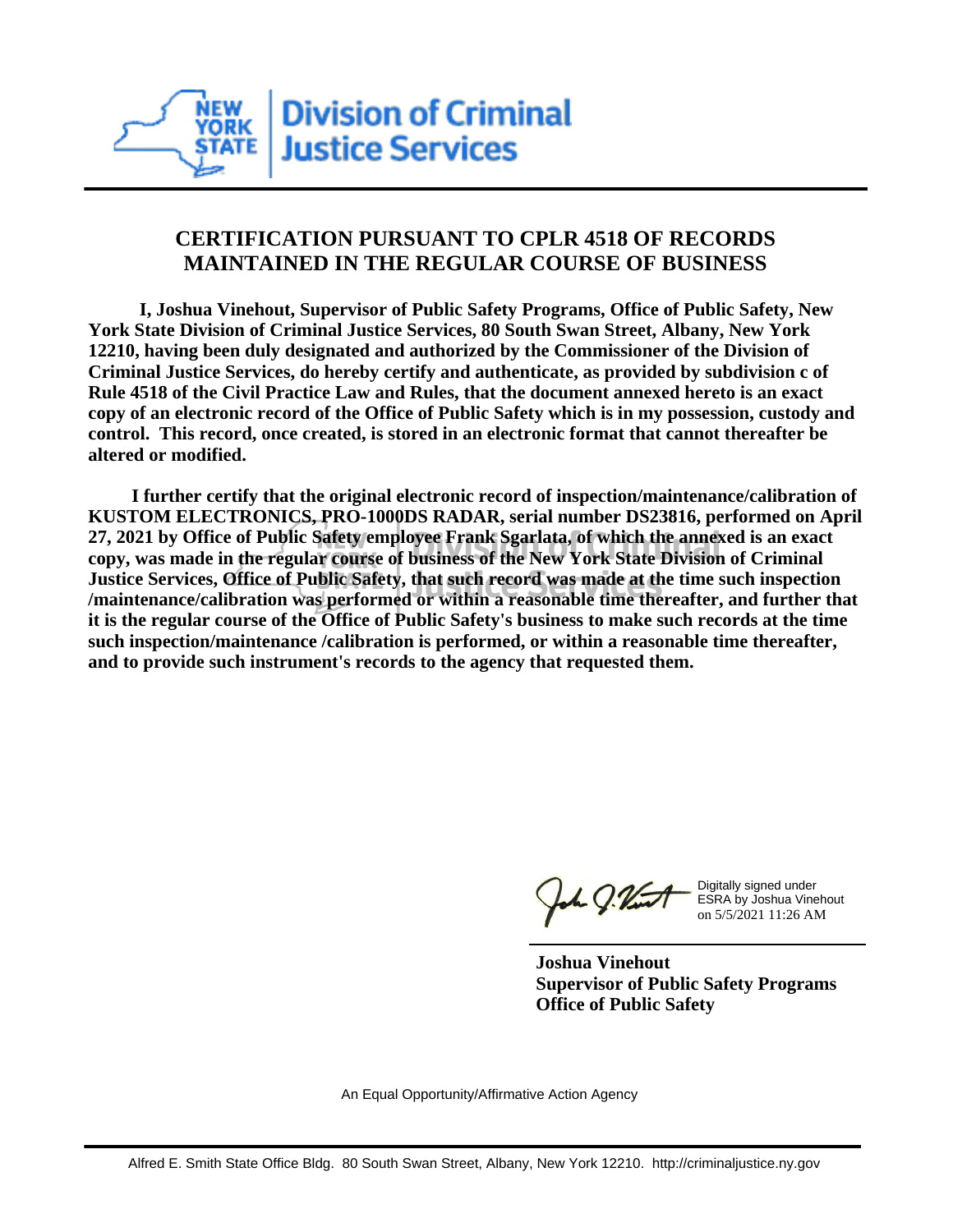## **RADAR RECORD OF INSPECTION / MAINTENANCE / CALIBRATION**

## **Name of Submitting Agency: Wayne County Sheriff`s Office Manufacturer: KUSTOM ELECTRONICS Model: PRO-1000DS Date: April 27, 2021 Serial Number: DS23816**

 **I hereby certify that KUSTOM ELECTRONICS RADAR, model PRO-1000DS, serial number DS23816/ / LA43546 / / LA43538, has been calibrated using standards whose accuracies are established by the National Bureau of Standards, or have been derived by the ratio type of self calibration techniques. Calibration has been effected by controlled tests performed on the date indicated above.**

| <b>Test No</b> | <b>Internal Standard</b>                   | <b>Test Result</b> |
|----------------|--------------------------------------------|--------------------|
|                | 32 MPH                                     | 32 MPH             |
| <b>Test No</b> | <b>Certification Standard (Stationary)</b> | <b>Test Result</b> |
|                | 65 MPH                                     | 65 MPH             |
|                | 35 MPH<br>YORK                             | <b>35 MPH</b>      |
| <b>Test No</b> | <b>Certification Standard (Moving)</b>     | <b>Test Result</b> |
|                | 65 MPH                                     | <b>30 MPH</b>      |
|                | 35 MPH                                     |                    |

**Turning Fork Certification / Date of Certification: April 27, 2021**

| <b>Serial Number</b> | <b>Frequency</b> | <b>Test Result</b> |
|----------------------|------------------|--------------------|
| 1 X 7                | 4730 HZ          | 65 MPH             |

**The above stated tuning fork has been tested and found to oscillate at 4730 Hertz. It will cause a calibration signal of 65 MPH when used with a Doppler traffic radar operating at 24,150 Mhz.**

| <b>Serial Number</b> | Frequency | <b>Test Result</b> |
|----------------------|-----------|--------------------|
| 18801                | 2540 HZ   | 35 MPH             |

**The above stated tuning fork has been tested and found to oscillate at 2540 Hertz. It will cause a calibration signal of 35 MPH when used with a Doppler traffic radar operating at 24,150 Mhz.**

 **I further certify that the entries made in these records were made at the time that the inspection /maintenance/calibration of the above identified RADAR was performed, or within a reasonable time thereafter.**

 *page 1 of 2* 

Digitally signed under ESRA by Frank Sgarlata on 4/27/2021 12:42 PM

**\_\_\_\_\_\_\_\_\_\_\_\_\_\_\_\_\_\_\_\_\_\_\_\_\_\_\_\_\_\_\_\_\_\_\_\_\_**

**Frank Sgarlata Highway Safety Equipment Technician Office of Public Safety**